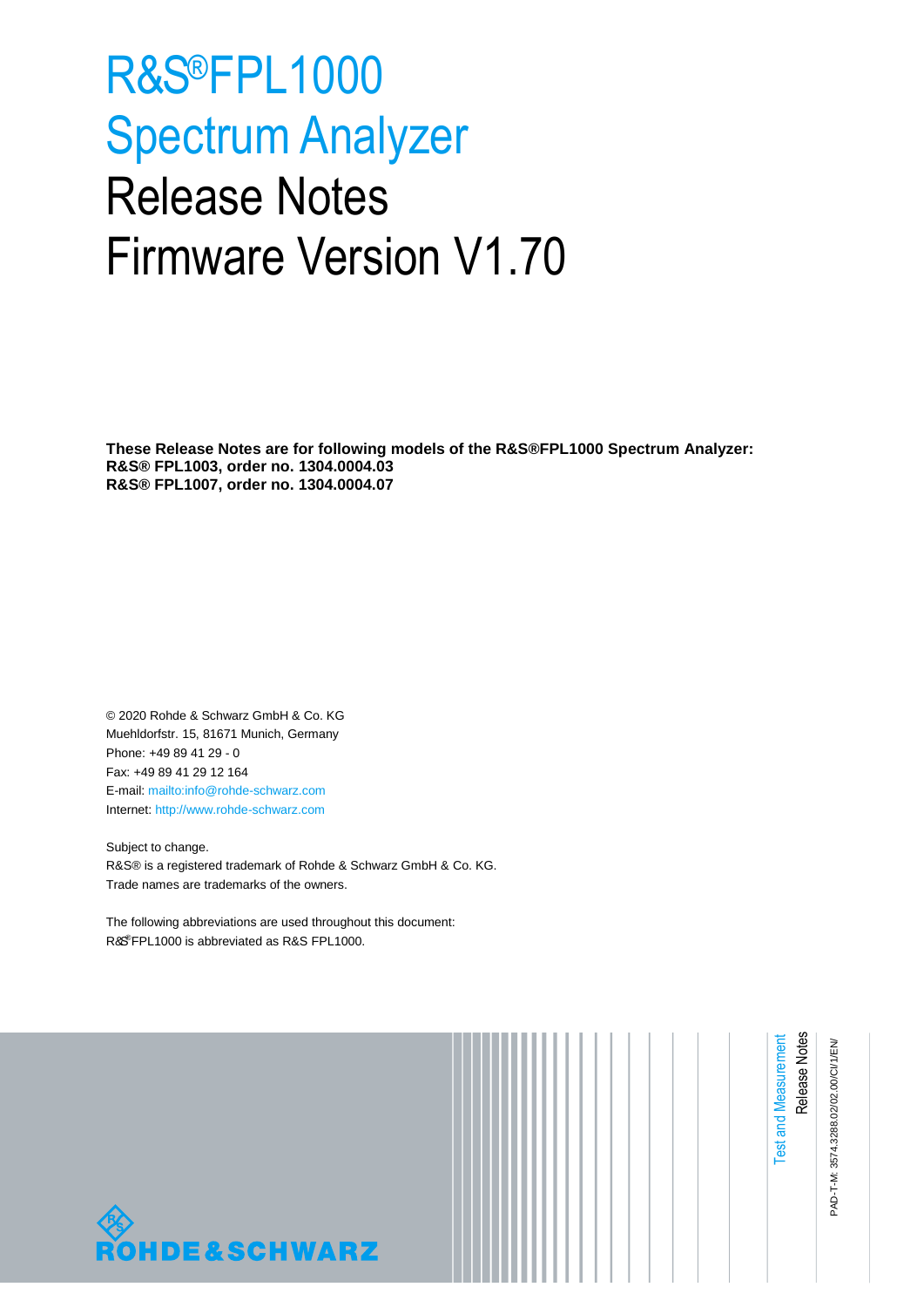## **Table of Contents**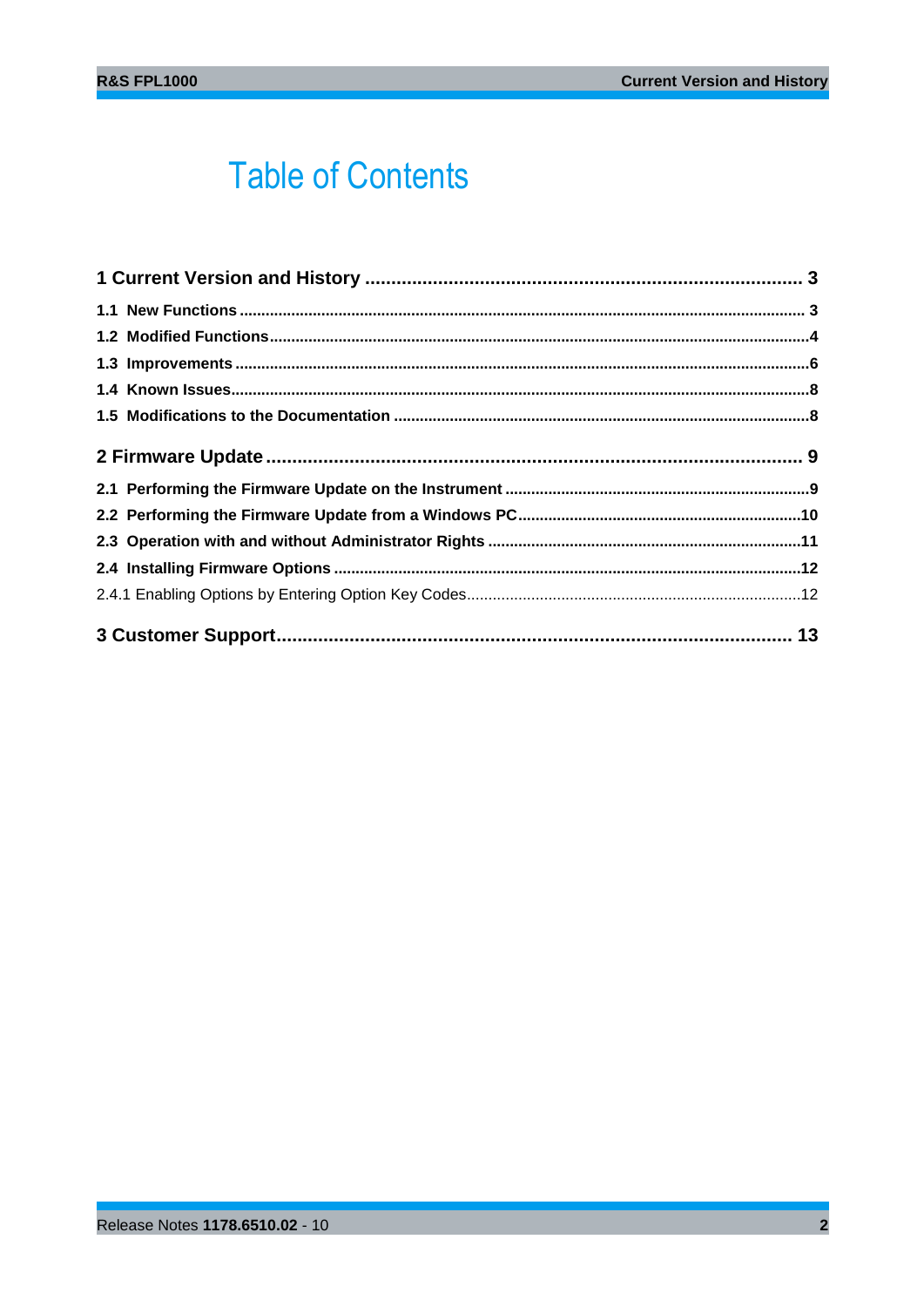## <span id="page-2-0"></span>1 Current Version and History

## <span id="page-2-1"></span>**1.1 New Functions**

The following table lists the new functions and indicates the version in which the new function is introduced:

## **New Functions in Firmware V1.70:**

|       | Version Function                                                                                             |
|-------|--------------------------------------------------------------------------------------------------------------|
| V1.70 | Support of new option R&S®FPL1-K40 (Phase noise measurements)                                                |
| V1.70 | Switchable x-axis value distribution in frequency domain.                                                    |
| V1.70 | Maximum number of peaks of marker peak list has been increased to 500.                                       |
| V1.70 | Installation files are extended, to support automatic self-alignment and/or shut down after<br>installation. |

## **New Functions in Firmware V1.60:**

|       | <b>Version Function</b>                                                                      |
|-------|----------------------------------------------------------------------------------------------|
| V1.60 | R&S®FPL1-B9: New measurement "Power Sweep" including determination of compression<br>points. |
| V1.60 | R&S®FPL1-K54: Added reporting functionality for the mode "Spectrum".                         |
| V1.60 | R&S®FPL1-K70P: Additionally supported PRBS types 7 and 31.                                   |

## **New Functions in Firmware V1.51:**

|       | <b>Version Function</b>                                                                                                                                                                      |
|-------|----------------------------------------------------------------------------------------------------------------------------------------------------------------------------------------------|
| V1.51 | Support of new option R&S®FPL1-B9 (internal generator)<br>including<br>- Tracking Generator: (In Frequency Sweep of mode Spectrum only)<br>- Independent Source (all modes and applications) |

#### **New Functions in Firmware V1.50:**

|       | <b>Version Function</b>                                                                                                                                                                |
|-------|----------------------------------------------------------------------------------------------------------------------------------------------------------------------------------------|
| V1.50 | R&S®FPL1-K54: CISPR Detectors in zero span mode                                                                                                                                        |
| V1.50 | R&S® FPL1-K7 (Analog Demod): Support of compatibility modes for EXA/CXA                                                                                                                |
| V1.50 | R&S® FPL1-K7: Input Source I/Q file                                                                                                                                                    |
| V1.50 | For compatibility to some R&S measurement receivers: New SCPI command:<br>SYSTem:SPEaker:MUTE for toggling the loudspeaker. (SYSTem:SPEaker[:STATe ON OFF<br>still possible)           |
| V1.50 | R&S® FPL1-K30: Added support of uncertainty calculator                                                                                                                                 |
| V1.50 | R&S® FPL1-K30: Support of smart noise sources R&S®FS-SNS                                                                                                                               |
| V1.50 | R&S® FPL1-K70: Density trace mode for polar displays and eye diagram.                                                                                                                  |
| V1.50 | R&S® FPL1-K70: New predefined standard: GBAS (Ground Based Augmentation System).                                                                                                       |
| V1.50 | R&S® FPL1-K70: New "Marker To" functionality to automatically move the marker to the start<br>of the current result range, i.e. the result range highlighted in blue background color. |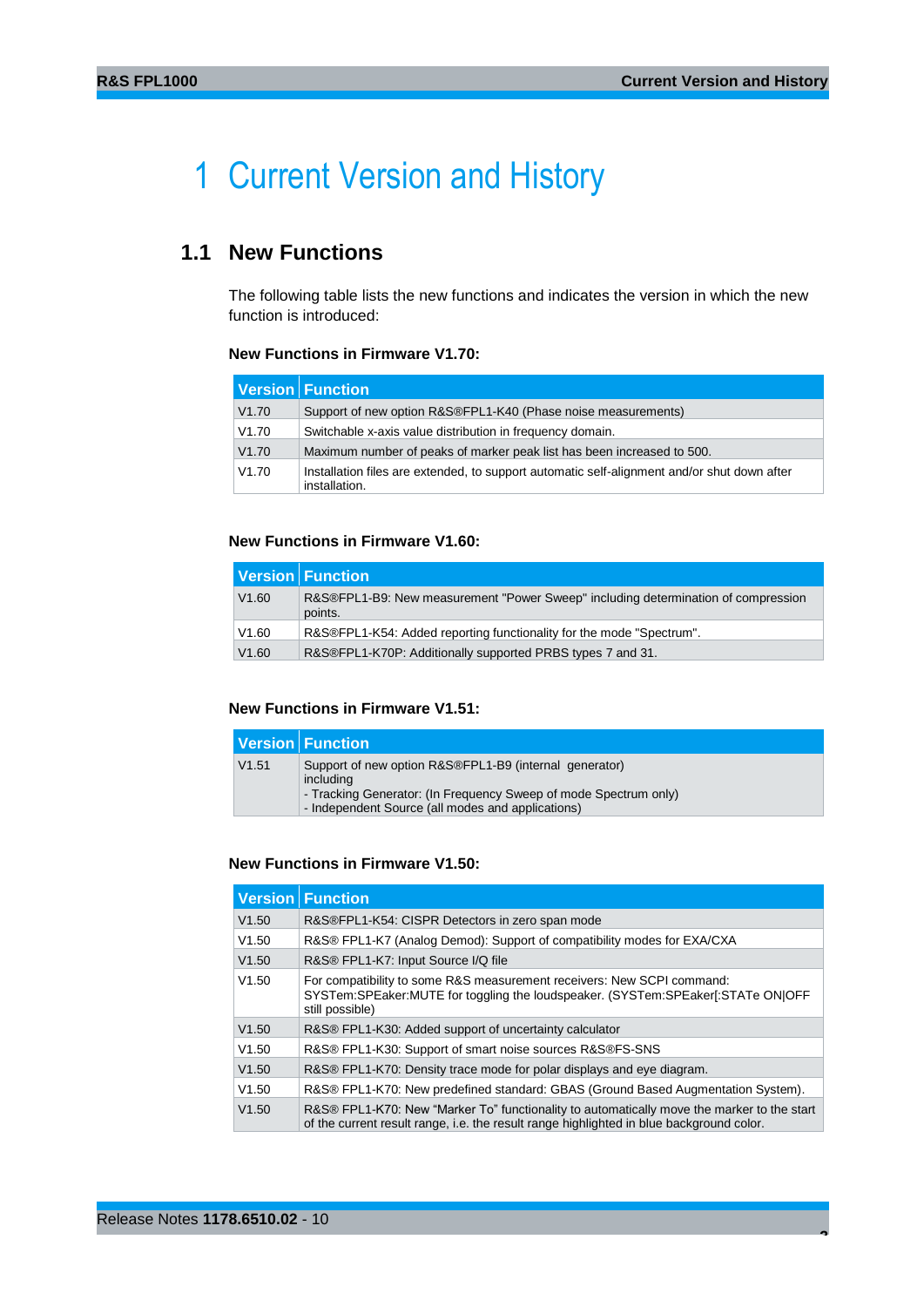| V1.50 | R&S® FPL1-K70: Various new SCPI commands that facilitate the handling of e.g.<br>burst/pattern search scenarios, bit error rate measurements. |
|-------|-----------------------------------------------------------------------------------------------------------------------------------------------|
| V1.50 | R&S® FPL1-K70: New mapping "SMx" for $\pi/8$ -D8PSK and $\pi/4$ -DQPSK.                                                                       |
| V1.50 | R&S® FPL1-K70: New mapping "Gray" for pi/4-QPSK.                                                                                              |

## <span id="page-3-0"></span>**1.2 Modified Functions**

The following table lists the modified functions and indicates the version in which the modification is carried out:

## **Modified functions of Firmware V1.70:**

| since | <b>Function</b>                                                                                                                                                                                                                                                                                          |
|-------|----------------------------------------------------------------------------------------------------------------------------------------------------------------------------------------------------------------------------------------------------------------------------------------------------------|
| V1.70 | R&S®FPL1-K54: An improved FFT algorithm achieves a better and more reliable detection of<br>pulses in the "EMI" measurement mode.                                                                                                                                                                        |
| V1.70 | R&S®FPL1-K54: If you select a CISPR detector for a trace, any other traces with<br>incompatible detectors are automatically set to "Auto Detector". If you set a trace to use one<br>of the non-CISPR detectors any traces currently using a CISPR detector are automatically set<br>to "Auto detector". |
| V1.70 | R&S®FPL1-B9 (Power Sweep measurement): The instrument frequency can now be changed<br>within the "Internal Generator" dialog                                                                                                                                                                             |
| V1.70 | R&S®FPL1-B9 (Power Sweep measurement): The compression point measurement can now<br>also be activated on normalized trace data.                                                                                                                                                                          |
| V1.70 | R&S®FPL1-B9 (Frequency tracking): Remote command SENSe: SWEep: DURation?<br>extended for tracking generator.                                                                                                                                                                                             |
| V1.70 | R&S®FPL1-B9: New status message "Generator Maximum Level Exceeded" if the user sets<br>a generator level that the generator cannot handle.                                                                                                                                                               |

## **Modified functions of Firmware V1.60:**

| since | <b>Function</b>                                                                                                                                                                                                                                                |
|-------|----------------------------------------------------------------------------------------------------------------------------------------------------------------------------------------------------------------------------------------------------------------|
| V1.60 | All "File Select" dialogs (e.g. "Save", "Recall") include a button to open an operating system<br>file explorer window.                                                                                                                                        |
| V1.60 | R&S®FPL1-K70: After preset, the trace in the constellation diagram in window 1 is now a<br>"Density" trace, and no longer a "Clear Write" trace. This only effects the coloring of the trace.<br>The trace values remain the same.                             |
| V1.60 | R&S®FPL1-K70: For the predefined standard 3G WCMDA.xml, the trace in the constellation<br>diagram in window 1 is now a "Density" trace, and no longer a "Clear Write" trace. This only<br>effects the coloring of the trace. The trace values remain the same. |
| V1.60 | R&S®FPL1-K70: Improved burst search for low reference levels.                                                                                                                                                                                                  |
| V1.60 | R&S®FPL1-K70: Improved coarse synchronization for 64APSKs.                                                                                                                                                                                                     |
|       |                                                                                                                                                                                                                                                                |

**No modified functions in Firmware V1.51.**

## **Modified functions of Firmware V1.50:**

|       | since Function                                                                                                  |
|-------|-----------------------------------------------------------------------------------------------------------------|
| V1.50 | IQ Analyzer and R&S® FPL1-K70: When using Input Source "I/Q File", the softkey "SAW-<br>Filter" now is disabled |

**4**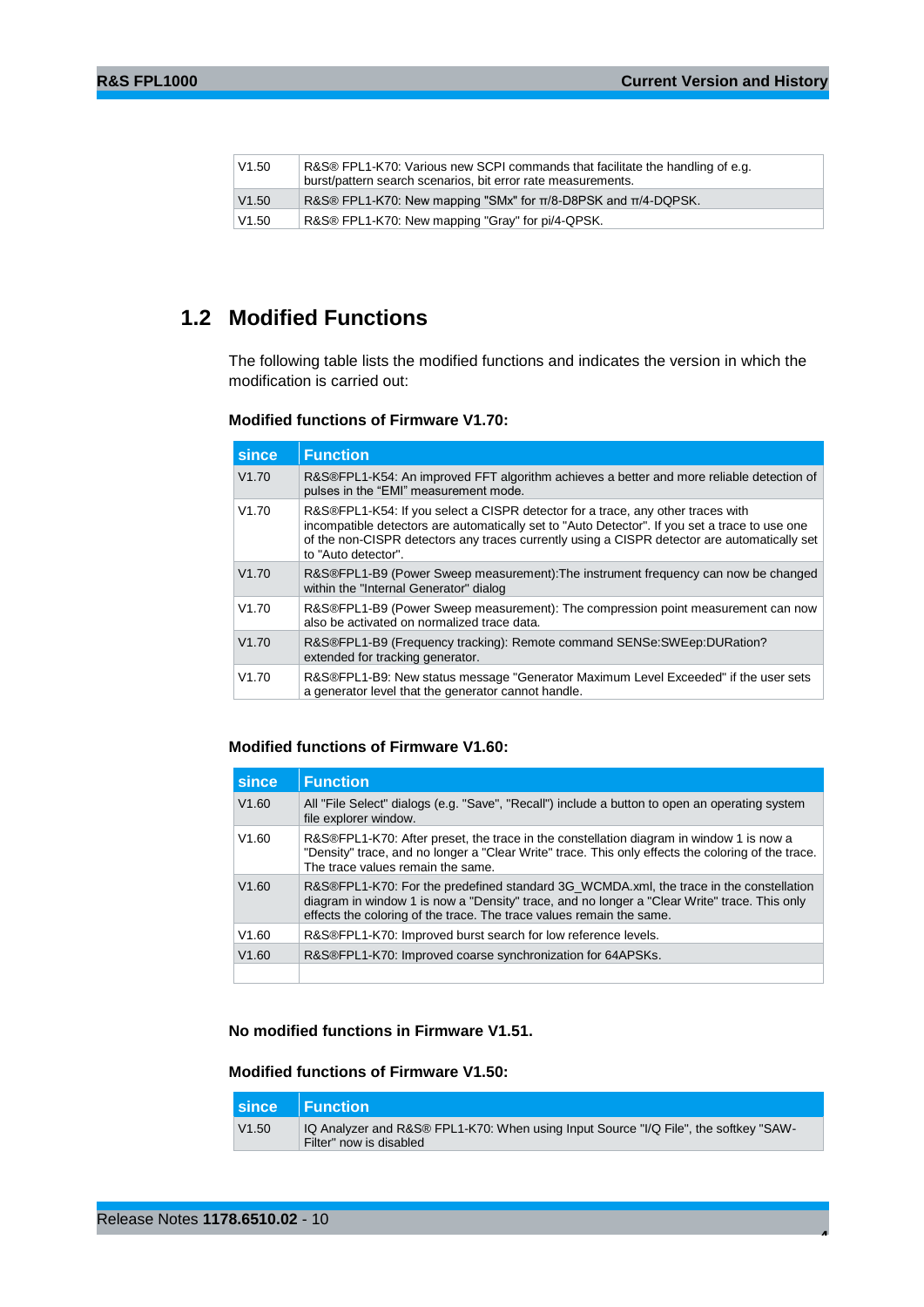|  | V1.50 | R&S® FPL1-K70: Improved layouts for the "Predefined Display Configurations".                                                                                                             |
|--|-------|------------------------------------------------------------------------------------------------------------------------------------------------------------------------------------------|
|  | V1.50 | Limit of "frequency offset" was extended to 1GHz                                                                                                                                         |
|  | V1.50 | R&S® FPL1-K70: Improved layouts for the "Predefined Display Configurations".                                                                                                             |
|  | V1.50 | R&S® FPL1-K70: Up/Down increment for the parameters capture length and result length<br>has been increased, both for the scroll wheel step size and for the respective SCPI<br>commands. |
|  | V1.50 | R&S® FPL1-K70: When saving an ig-tar file, the number of pre-/posttrigger samples is now<br>stored as meta information.                                                                  |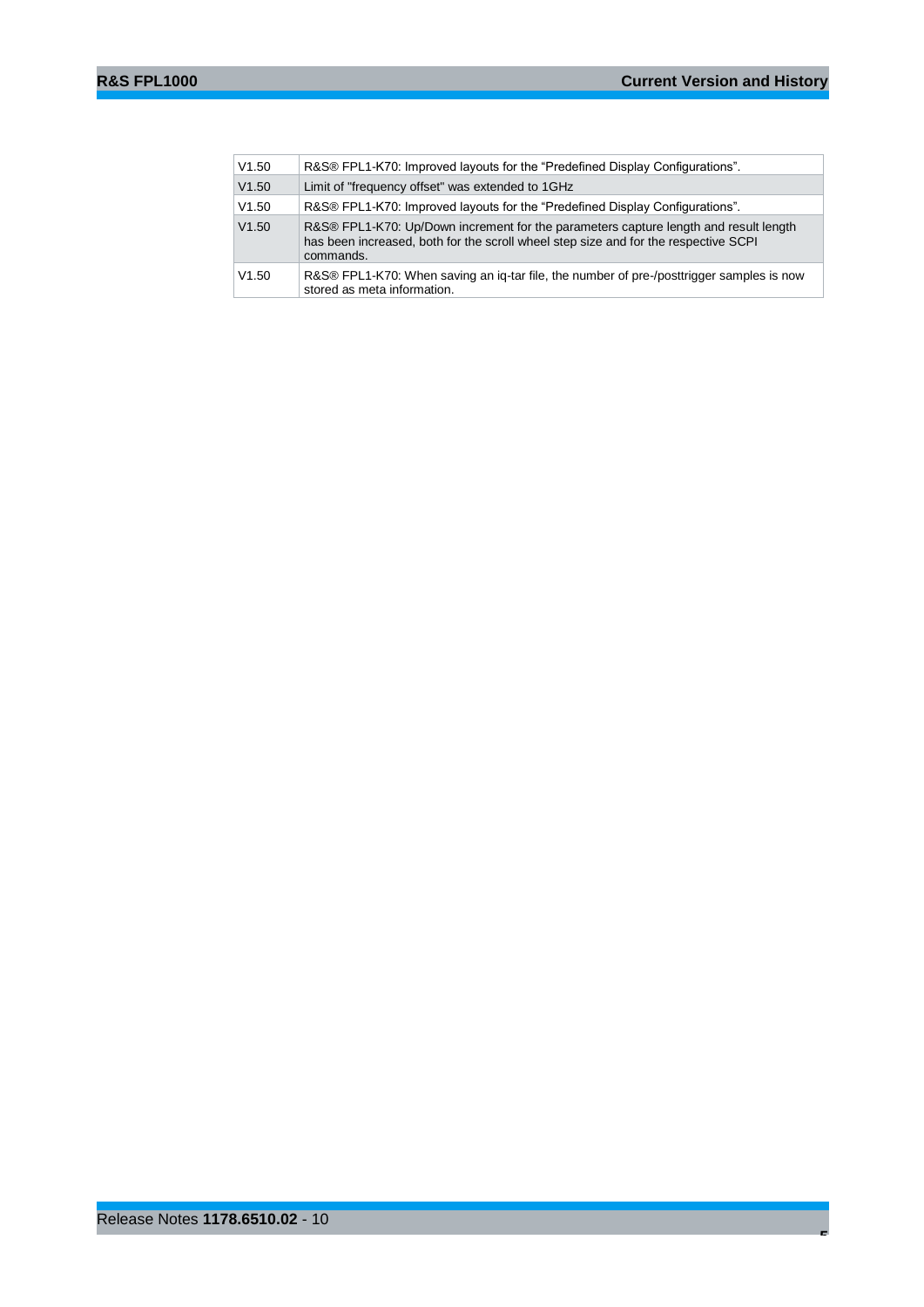## <span id="page-5-0"></span>**1.3 Improvements**

The following tables list the improvements and indicate since which version the issue could be observed:

#### **Improvements of Firmware V1.70:**

|       | <b>Version Function</b>                                                                                                                                                                                                                             |
|-------|-----------------------------------------------------------------------------------------------------------------------------------------------------------------------------------------------------------------------------------------------------|
| V1.50 | R&S® FPL1-B9 If the level of the generator was changed after a normalization, the<br>normalized trace was not corrected. This issue is solved.                                                                                                      |
| V1.50 | R&S® FPL1-K30/ R&S® FPL1-B9: If the independent source (R&S® FPL1-B9) was activated<br>in the Noise application, it was switched off, when a single sweep was started. This issue is<br>solved.                                                     |
| V1.30 | License key installation over R&S License Manager webpage often showed a red error<br>message in the last line. Nevertheless, the license key had been properly installed on the<br>device, as could be seen after the reboot. The issue is solved. |

### **Improvements of Firmware V1.60:**

|       | <b>Version Function</b>                                                                                                                                                                                                                                |
|-------|--------------------------------------------------------------------------------------------------------------------------------------------------------------------------------------------------------------------------------------------------------|
| V1.50 | With a "right click" on a quick save set, it was not possible to change the quick save set name<br>or to activate the "write protection". This issue is solved.                                                                                        |
| V1.50 | The "Auto Level" function did not work in case of an active tracking generator, combined with<br>a start frequency smaller than 300kHz. This issue is solved.                                                                                          |
| V1.50 | If the tracking generator was on, and calibration data was available, a new calibration was<br>necessary after using "Duplicate Current Channel Setup". This issue is solved.                                                                          |
| V1.50 | The serial number of the CPU board was not shown correctly for IPS2-8GB CPUs. This issue<br>is solved.                                                                                                                                                 |
| V1.50 | In certain combinations of frequency settings, number of sweep points and RBWs, the marker<br>function "Signal Count" did not finish. This issue is solved.                                                                                            |
| V1.30 | Sometimes the firmware did not shut down correctly after pressing <alt><f4>. This issue is<br/>solved.</f4></alt>                                                                                                                                      |
| V1.10 | In the dialog of the "Reference Fixed" marker function, the label of the X-Axis value could be<br>wrong ("Frequency" instead of "Time" or "Time" instead of "Frequency") and the values<br>sometimes were shown in a wrong unit. This issue is solved. |

### **No Improvements in Firmware V1.51.**

### **Improvements of Firmware V1.50:**

|       | <b>Version Function</b>                                                                                                                                                                                                                                                                            |
|-------|----------------------------------------------------------------------------------------------------------------------------------------------------------------------------------------------------------------------------------------------------------------------------------------------------|
| V1.40 | R&S® FPL1-K70: Changing the SAW filter state in Run Single mode does not raise the dirty<br>flag. The issue is solved.                                                                                                                                                                             |
| V1.40 | R&S® FPL1-K70: If the pattern waveform is found but not all pattern symbols are detected<br>correctly (error message "Pattern symbols incorrect"), the pattern is not highlighted in the<br>symbol table. The corresponding remote command TRAC <n>:DATA? PSTR works. The<br/>issue is solved.</n> |
| V1.30 | When using touch gestures the frequency offset was not taken into account. This issue is<br>solved.                                                                                                                                                                                                |
| V1.30 | If a Limit Line was switched on manually, and after that remotely queried (CALC:LIM1:FAIL?),<br>the result could be wrong                                                                                                                                                                          |
| V1.30 | If Marker Demodulation was switched to ON within the ACLR measurement: "Continous<br>Demodulation" could not be switched off (softkey had no effect). The issue is solved.                                                                                                                         |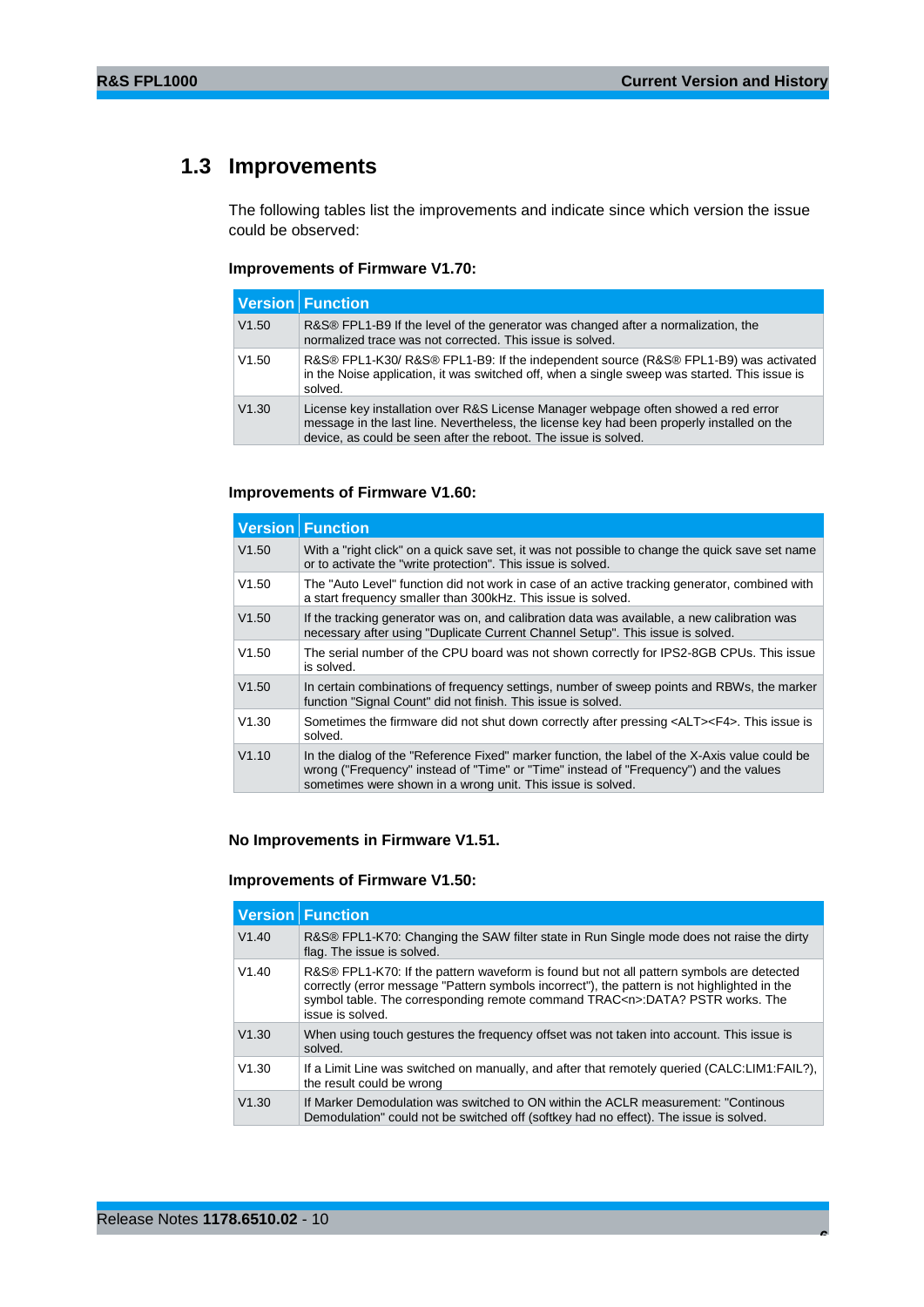|       | Version Function                                                                                                                                  |
|-------|---------------------------------------------------------------------------------------------------------------------------------------------------|
| V1.30 | In option R&S® FPL1-K7 the key for impedance 50 Ohm / 75 Ohm was missing. The<br>functionality was only accessible remotely. The issue is solved. |
| V1.30 | R&S® FPL1-K70: The trigger Holdoff Time was not available. The issue is solved.                                                                   |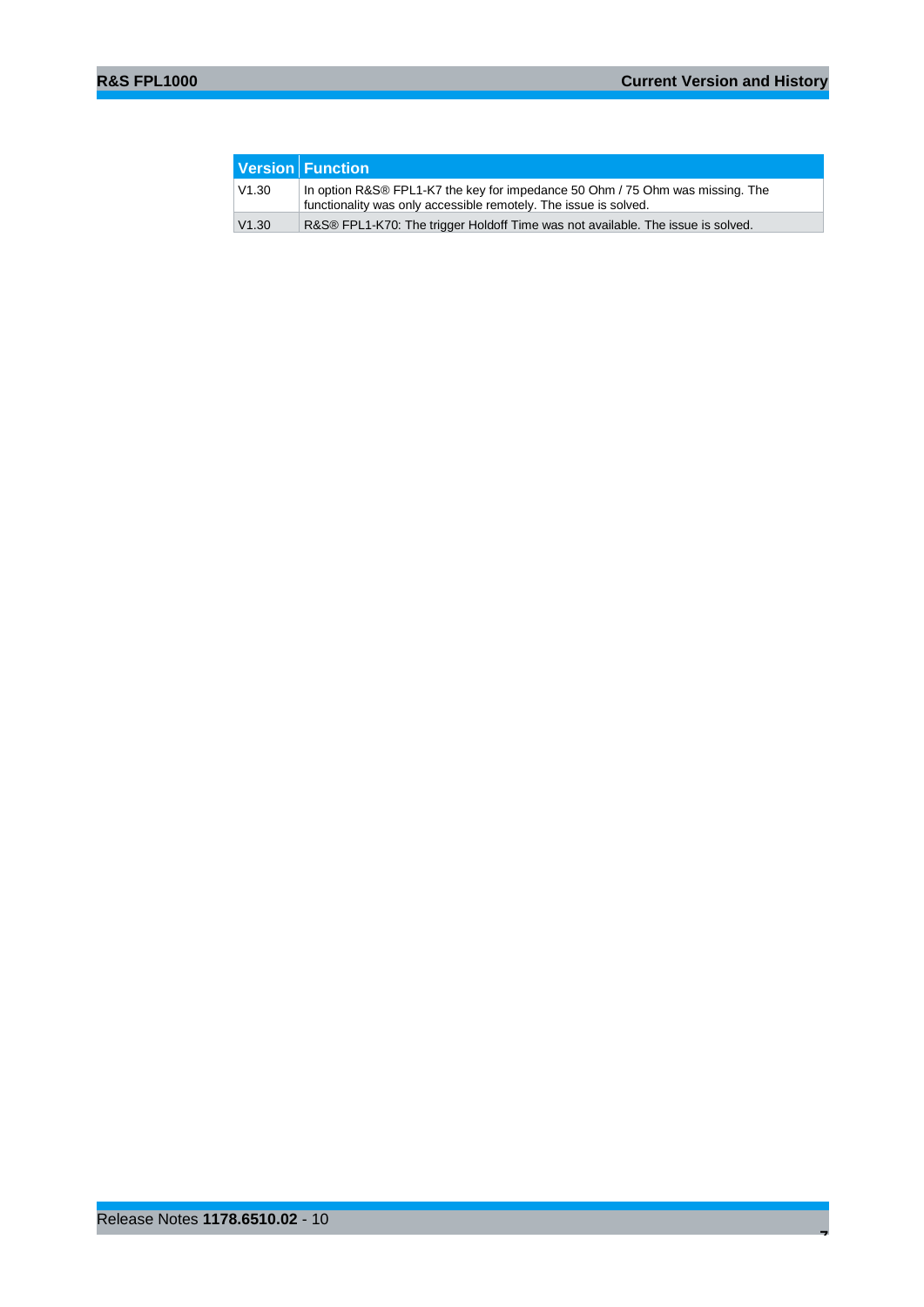## <span id="page-7-0"></span>**1.4 Known Issues**

The following table lists the known issues and indicates since which version the issue could be observed:

|       | since Function                                                                                                                                                                                                                          |
|-------|-----------------------------------------------------------------------------------------------------------------------------------------------------------------------------------------------------------------------------------------|
| V1.05 | If the instrument has an image 1.09, and a firmware 1.10 or earlier, the firmware version of<br>the firmware to uninstall is not shown during the update from a PC. If the installed firmware is<br>1.20 or later, there is no problem. |
|       |                                                                                                                                                                                                                                         |

## <span id="page-7-1"></span>**1.5 Modifications to the Documentation**

All new features are described in the online help or the latest documentation, which is available for download from the Rohde & Schwarz website, on the R&S FPL1000 product page at:

<http://www.rohde-schwarz.com/product/FPL1000.html>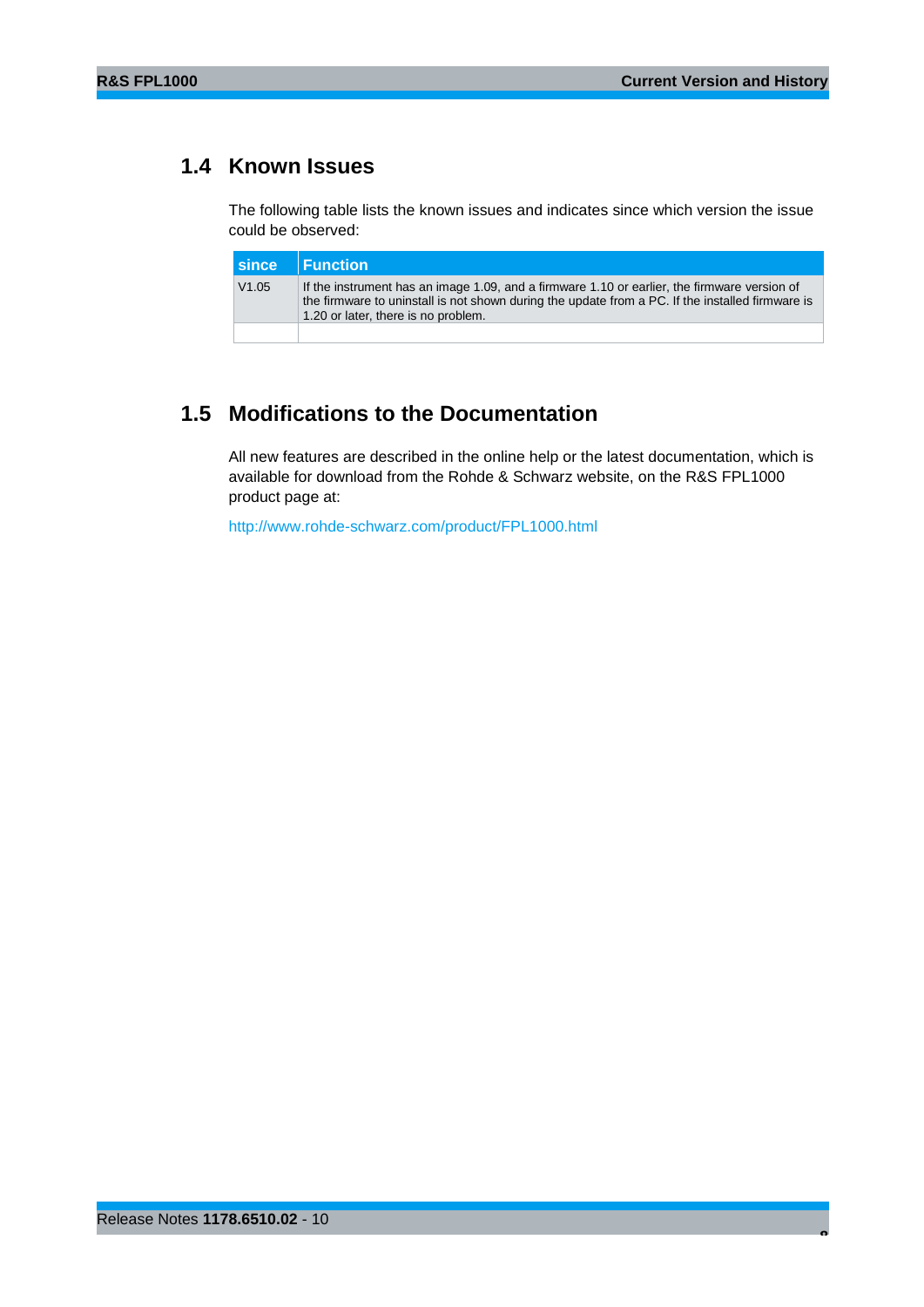## <span id="page-8-0"></span>2 Firmware Update

The firmware update file for the R&S FPL1000 is one file including the main firmware version number e.g. FPL1000Setup\_V1.60.exe. It will be referred as FSP1000Setup.exe later in the text. The file can be found on Rohde & Schwarz web page.

## <span id="page-8-1"></span>**2.1 Performing the Firmware Update on the Instrument**

There are three ways to make the setup FPL1000Setup.exe visible to the device:

#### **Using a memory stick:**

1. Copy the file to a directory of the memory stick and insert the memory stick into one of the USB sockets of the R&S FPL1000.

## **Using the remote desktop and copying the installation files to a directory of the instrument:**

- 1. Connect the R&S FPL1000 to your LAN.
- 2. Start the remote desktop on your PC (C:\winnt\system32\mstsc.exe).
- 3. Enter the TCP/IP address of the instrument you want to update. Ensure that the "local resources" > "drives" option is selected and press the "Connect" button. (To get the TCP/IP address of the R&S FPL1000 press the hard key "Setup" and then the soft key "Network + Remote". The IP address consists of 4 numbers between 0 and 255.
- 4. Login to the instrument (user name: "instrument" and default password "894129").
- 5. Copy the FPL1000Setup.exe from your PC to a new folder e.g. C:\FWUpdate.
- 6. You can now access this directory with the FPL1000Setup.exe from the R&S FPL1000 analyzer firmware.

#### **Using a network drive:**

- 1. Connect your R&S FPL1000 to your LAN, and establish a connection to one of your servers. (Please ask the local IT administrator for support)
- 2. Copy the FPL1000Setup.exe from your PC to a directory on this server
- 3. You can now access the directory with the FPL1000Setup.exe from the R&S FPL1000 analyzer firmware.

#### **Performing the update on the instrument:**

The firmware update process is performed by the following steps:

- 1. Switch the instrument on and wait until the Analyzer has resumed operation.
- 2. Press the "SETUP" hard key, then the soft key "System Config", and select the tab "Firmware Update".

A file browser is displayed to select the proper FPL1000\*.exe setup file. Change the path to the drive and directory which you prepared in the step before (USB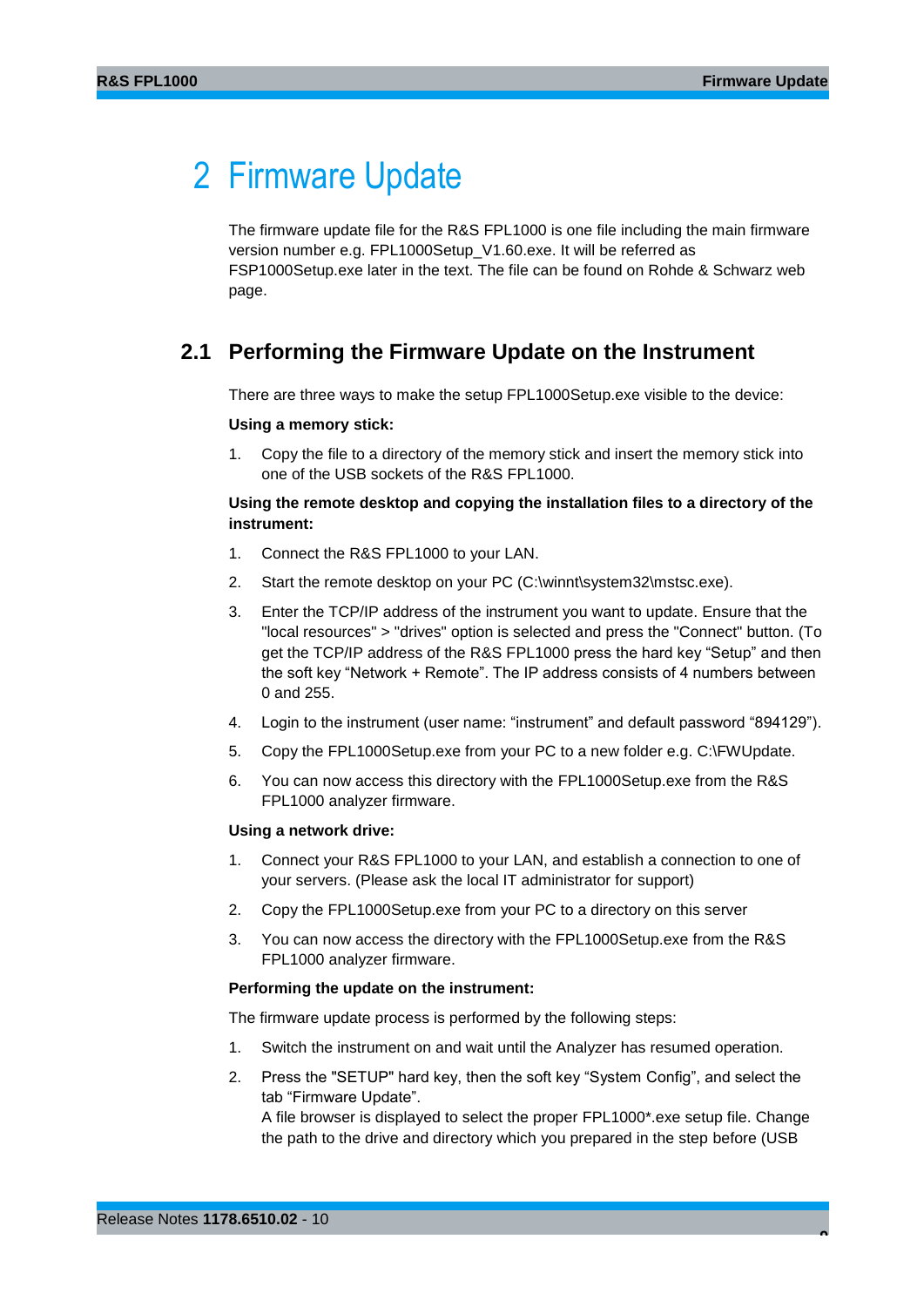stick directory, remote PC directory or directory on a server) and close the dialog with the "Install" button.

- 3. Press the "Next" button to come to the selection of the firmware packages. By default all application should be installed. Ensure that the applications needed are selected.
- 4. Press the "Install" button.

The firmware will be stopped and the installation starts. After a few minutes the system restarts automatically. After the restart the firmware installation is complete. After the firmware update the "UNCAL" flag appears. A self alignment is necessary.

<span id="page-9-0"></span>5. Press the "SETUP" hard key, the soft key "Alignment" and then press the button "Start Self Alignment" to invoke the alignment procedure.

## **2.2 Performing the Firmware Update from a Windows PC**

This feature is not supported if the installed version is less than 1.05.

The new firmware can also be uploaded without using a memory stick or a network drive. Just a LAN connection from the instrument and a Windows PC is necessary.

- 1. Run FPL1000Setup.exe on your PC. Local Installation 2. Select Remote Installation and **E** Remote Installation (art GmbH & Co. KG) click the button "Next >".  $Next$ Exit Help 3. Select the Packages which shall be R&S Software Distributor installed and click the button "Next >". HINT FOR FIRE WALL USERS: The **Device List** FPL1000Setup.exe is communicating Please select your target devices with the instruments via LAN. Therefore it is necessary that the FPL1000Setup.exe Device Serial No. may pass the fire wall. After adding it to  $\Box$ FPL1000 900005 the fire wall rules, restart the scan by clicking on "Rescan".  $\Box$ FPL1000 900006  $\Box$ FPL1000 900007
- 4. After scanning your LAN subnet all found instruments are listed. Select the instruments you want to update. It is possible to select up to 5 instruments for updating in parallel.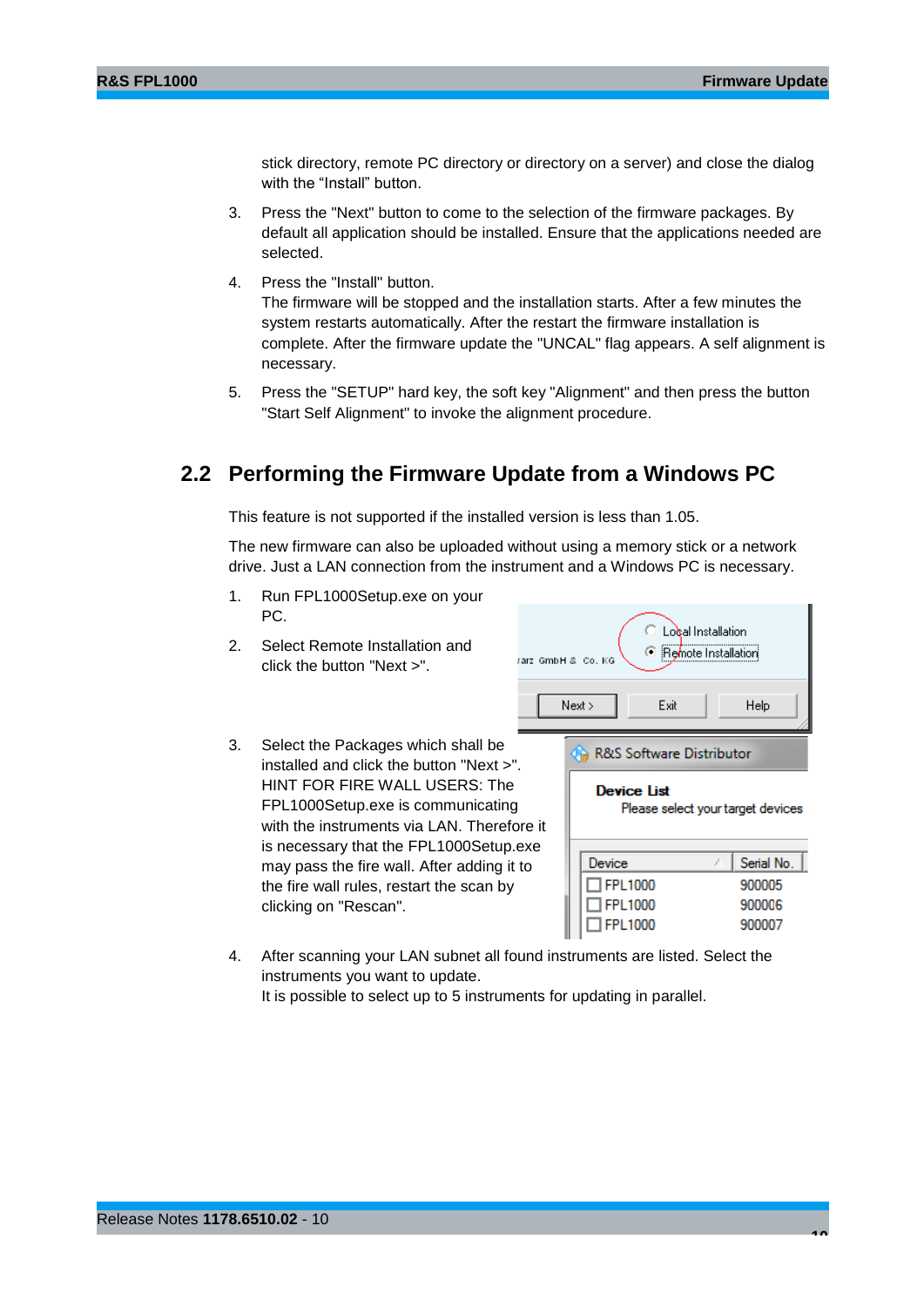## **NOTICE**

Please be careful and check twice if you have selected the correct instruments. Depending on your company's network structure also instruments of other departments will show up!

- 5. Additional help will be displayed after clicking the button "Help" and further options are available by clicking the button "Options".
- 6. Start the installation by selecting "Install"
- <span id="page-10-0"></span>7. Confirm that you want to reboot the instrument in order to activate the firmware update (the instrument then restarts automatically)

## **2.3 Operation with and without Administrator Rights**

The analyzer may be operated with or without administrator rights. Some administrative tasks (e.g. network configuration) do require administrator rights. However, a firmware update is possible without administrator rights.

In the default configuration, auto login is enabled, and the "Instrument" account without administrator rights is active. This means that no password is required. Use standard Windows functionality if you wish to deactivate the auto login mechanism or activate the Administrator account. Please refer also to the Quick Start Manual of the FPL1000.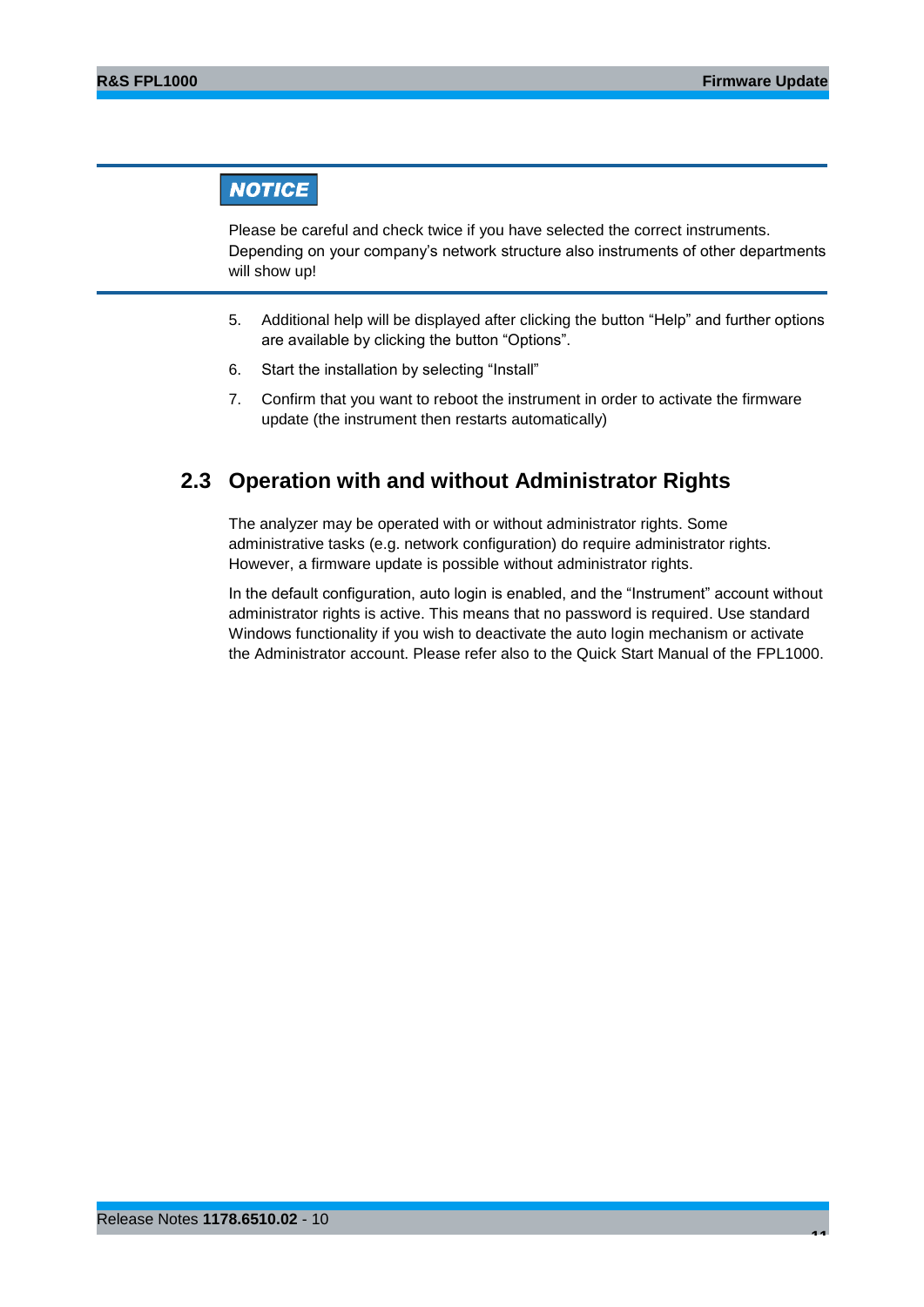## <span id="page-11-0"></span>**2.4 Installing Firmware Options**

## <span id="page-11-1"></span>**2.4.1 Enabling Options by Entering Option Key Codes**

## **NOTICE**

This section can be skipped if the option key was entered once.

To activate application software packages, you must enter a license key for validation.

If a XML-file with an option key was sent to you see the install description below.

The license key is in the device certificate or delivered as a part of the software package. The process is performed in the following steps:

- 1. Press the "SETUP" hard key.
- 2. Go to the tab "Versions + Options"
- 3. Press the button "Install Option". A dialog box is displayed.
- 4. Enter the option key number using the keypad.
- 5. Press "ENTER". After a successful validation the message "Option Key valid" is displayed. If the validation failed, the option software is not installed.
- 6. Reboot the device.

#### **Installation of options via XML-file**

- 1. Press the "SETUP" hard key.
- 2. Go to the tab "Versions + Options"
- 3. Press the button "Install Option by XML". A file browser is displayed.
- 4. Select the path to the XML file (e.g. network drive or USB stick)
- 5. Press "Select". After a successful validation the message "Option Key valid" is displayed. If the validation failed, the option software is not installed.
- 6. Reboot the device.